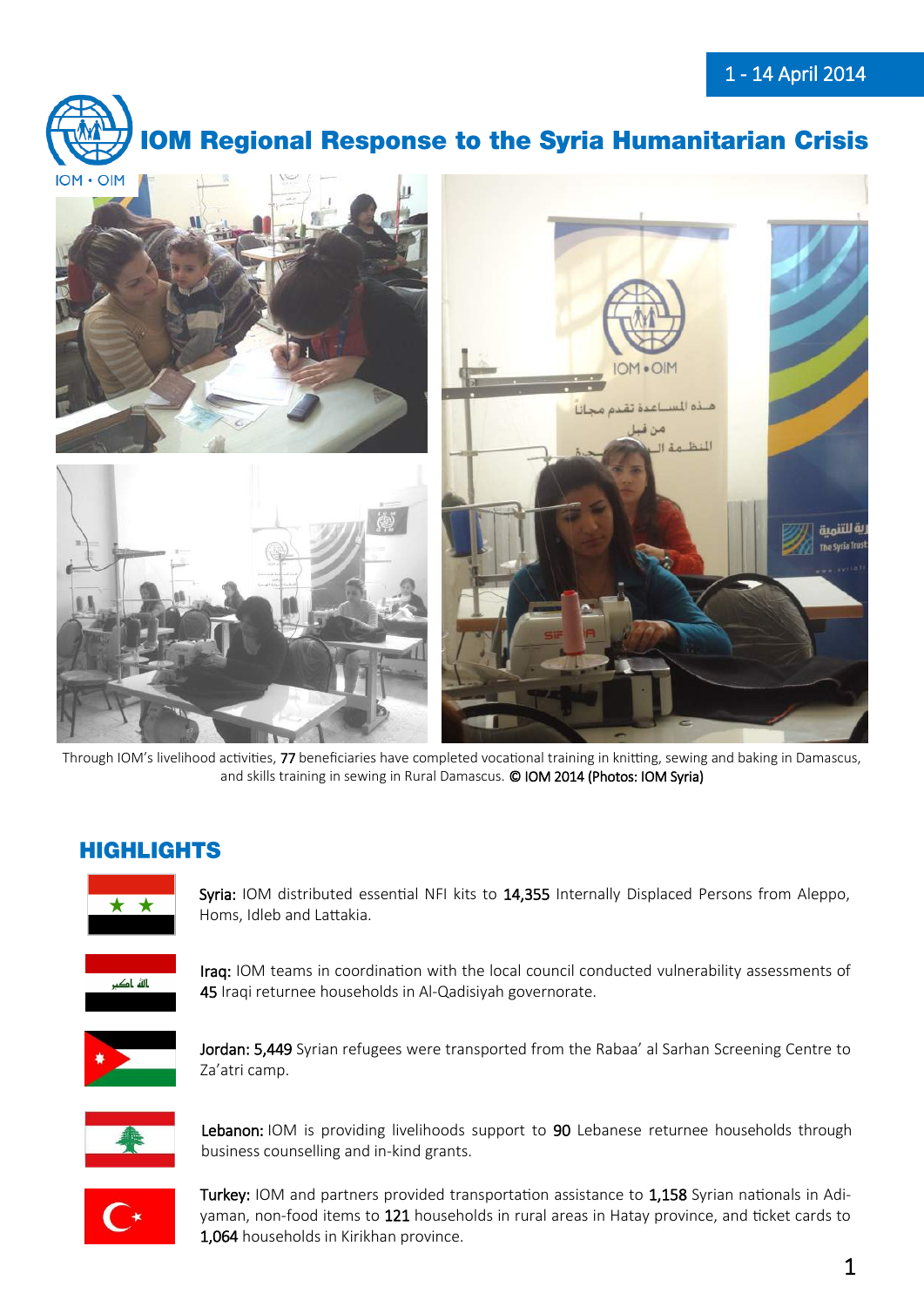

IDPs and affected individuals participating in knitting and sewing workshops. These workshops are part of IOM's Cash-for-Work programme. © IOM 2014 (Photo: IOM Syria)

Non-Food Item (NFI) Distribution: During the reporting period, IOM distributed 11,067 essential NFI kits containing blankets, plastic mats, adult and baby diapers, hygiene kits, jerry cans, and socks to 14,355 Internally Displaced Persons (IDPs) from Aleppo, Homs, Idleb and Lattakia living in host communities. The distributions were conducted in cooperation with six local NGOs. namely Al Birr and Social Services Association, Al Zahraa Association, Committee of Old Assyrian, Greek Orthodox Patriarchate Antioch (GOPA), Inshaat Society and Syrian Arab Red Crescent (SARC).

Since the beginning of the crisis, IOM has assisted a total of 1,395,475 IDPs in 12 governorates in Syria: IOM provided 516,908 NFI kits including quilts, mattresses, hygiene kits, house cleaning kits, kitchen sets, disability kits, jerry cans, plastic mats, rechargeable lights, diapers, undergarments, and winterisation items.

Emergency Shelter Intervention: On 30 March, IOM completed shelter repair works in the extended facility of the Lattakia Sport City collective shelter that hosts 72 households (370 IDPs). IOM has on-going repair and rehabilitation works in one collective shelter in Damascus hosting 24 households (117 IDPs). During the reporting period, IOM identified five collective shelters in Damascus, and conducted a technical assessment in **one** of them on 7 April, targeting five households (25 IDPs).

Since the beginning of the crisis, 886 collective shelters have been identified of which 166 shelters have been assessed and 94 of them have been repaired and rehabilitated. In total, 7,759 households (37,452 IDPs) have benefitted from this intervention in six governorates (As-Suwayda, Damascus, Hama, Homs, Lattakia and Rural Damascus). In addition, IOM has provided shelter upgrade works in 356 living spaces/rooms in unfinished buildings reaching 1,529 IDPs.

Repatriation for Stranded Migrants: IOM in coordination with diplomatic missions present in Syria and in the region facilitated the safe repatriation of vulnerable stranded migrants to their countries of origin. During the reporting period, IOM provided repatriation assistance to 61 vulnerable stranded migrants (52 females, 9 males, including 9 children) from the Philippines (40), Egypt (11), Moldova (5), Ethiopia (3), Bangladesh (1) and Sri Lanka  $(1).$ 

Since the beginning of the crisis, IOM has assisted 4,383 stranded migrants.

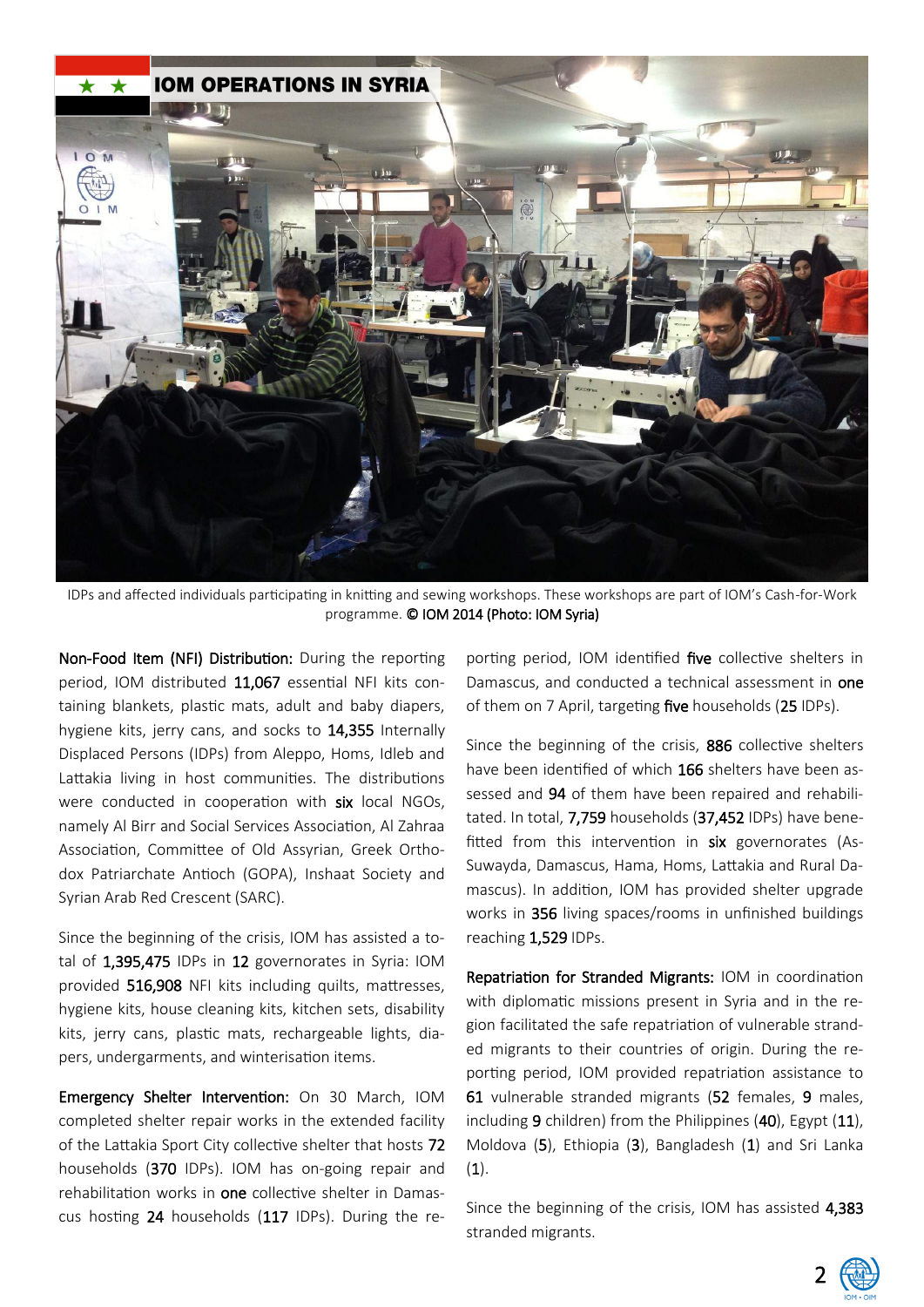#### IOM SYRIA OPERATIONS cont.

Assistance for Refugees Accepted for Resettlement from Syria: Between 1 and 14 April, IOM assisted 79 refugees (41 females and 38 males, including 16 children) of Iraqi, Jordanian, Palestinian and Syrian origins to resettle to Canada (35), Switzerland (24), Australia (9), the United States of America (7) and Netherlands (4). The refugees travelled by road from Damascus to Beirut, and then flew out of Rafic Hariri International Airport.

IOM has prepared land and air transportation to resettle 282 refugees to Australia, Canada, Denmark, Finland, Netherlands and the United States of America in the upcoming weeks.

Since the beginning of the crisis, IOM has provided resettlement assistance to 17,126 refugees who have been resettled in 17 countries: Australia, Austria, Canada, Denmark, Finland, France, Germany, Ireland, Netherlands, New Zealand, Norway, Romania, Swaziland, Sweden, Switzerland, United Kingdom and the United States of America.

Mental Health and Psychosocial Support (MHPSS): Monthly supervision and follow-up sessions are being organized in Damascus for SOS caregivers. During the reporting period, two supervision sessions were conducted for SOS caregivers as well as a two-day On-the-Job training (OJT) for specialists were conducted in the SOS village.

After providing a Training of Trainers (ToT) on supportive communication and psychological first aid to 15 NGO professionals from Aleppo, Homs, Lattakia and Tartous, the professionals continue to conduct trainings for front-line workers of local organizations. During the reporting period, 87 front-line workers and other medical care, food and NFIs distribution workers from Aleppo (30), Homs (27) and Lattakia (30) benefitted from trainings on NFI and food distribution as well as health care services in their governorates.



87 front-line workers participated in trainings on NFI and food distribution and health care services. © IOM 2014 (Photo: IOM Syria)

Between 9 and 11 April, a training of non-violent communication was conducted in Homs in which 37 workers and volunteers from different NGOs, community leaders and governmental bodies in Homs participated. Furthermore, between 11 and 13 April, 21 shelter managers in Homs were trained on Mental Health and Psychosocial Considerations.



Workers and volunteers from NGOs, community leaders and governmental bodies in Homs participating in a non-violent communication training. © IOM 2014 (Photo: IOM Syria)

Since the beginning of the psychosocial program, IOM has trained 929 professionals and community workers in MHPSS. In particular, 123 shelter managers were trained in MHPSS considerations in the daily running of shelters for the displaced and 27 artists and psychosocial professionals in art-based interventions. Furthermore, 15 professionals attended ToT for frontline workers to then train 616 front line workers on supportive communication and psychological first aid. 100 community workers and volunteers have been trained on non-violent communication and, 48 SOS caregivers on psychosocial support to children in emergency and displacement. Since June 2013, the project has reached over 150,000 indirect beneficiaries.

Health Assistance: During the reporting period, IOM in coordination with the Ministry of Health and local NGOs improved access to healthcare services for 3,639 IDPs and affected individuals living in Aleppo, As-Suwayda, Damascus, Homs, Idleb, Lattakia, Rural Damascus and Tartous through the provision of 2,330 renal dialysis kits, 600 diabetic measurement kits, 697 wheel chairs and 33 hearing aid devices.

Since the beginning of the crisis, 21,172 IDPs have benefitted from IOM's health assistance.

Livelihood Assistance through Cash-for-Work Programmes: During the reporting period, 149 IDPs and affected individuals benefitted from IOM's knitting and sewing work-

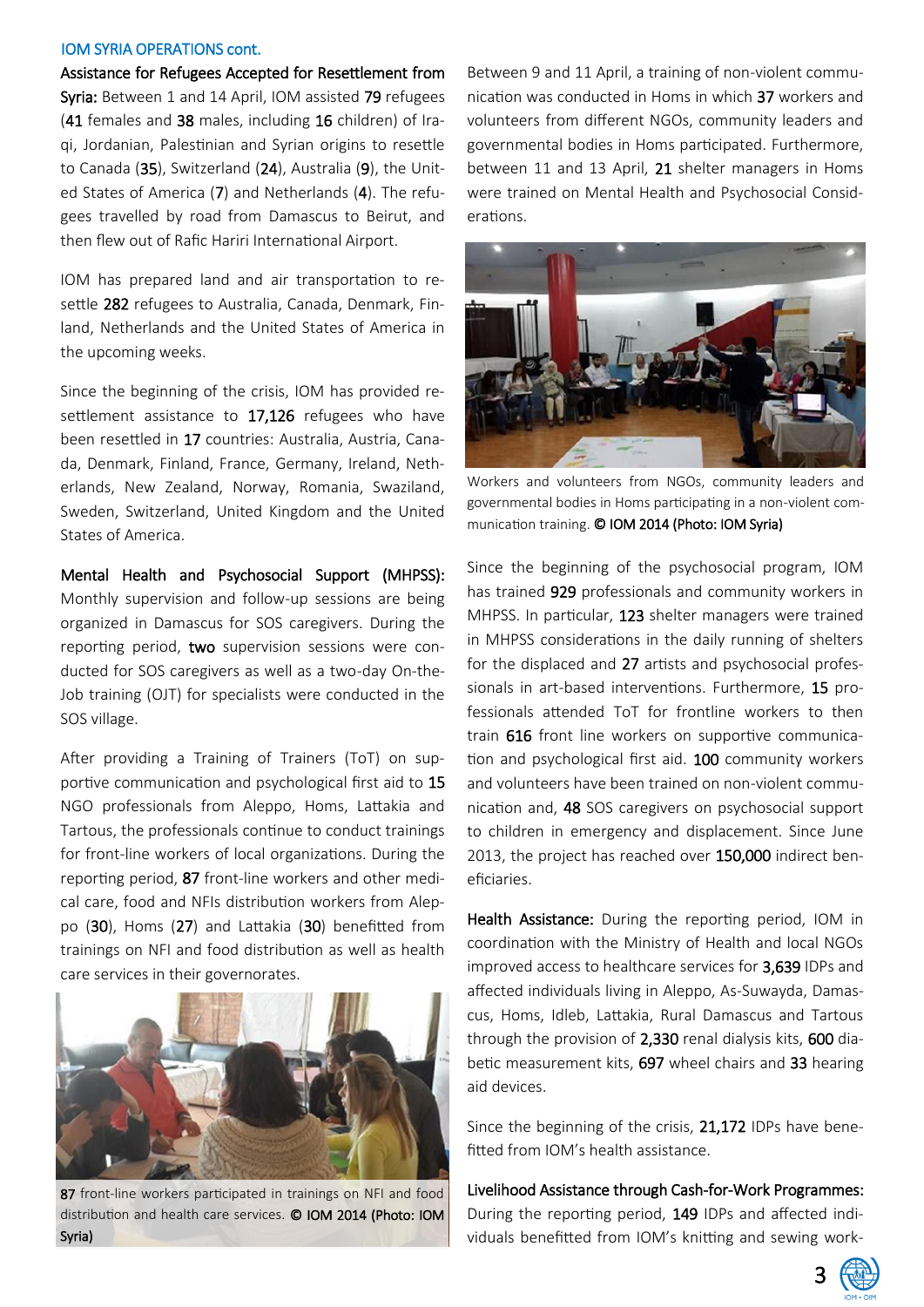#### IOM SYRIA OPERATIONS cont.

shops. Almost 70% of the beneficiaries were women fromDamascus, Homs and Rural Damascus. The IDPs made blankets that were distributed by IOM teams to those in need. In addition to making blankets, the IDPs will start producing clothing items as well.

Since November 2013, IOM has helped by providing emergency employment opportunities, cash-for-work programmes as well as equipment and/or raw materials in 11 workshops in As-Suwayda, Damascus, Dar'a, Homs and Rural Damascus. Products produced in these workshops have been distributed by IOM to 32,280 displaced and affected individuals in Damascus, Homs, Idleb, Lattakia, and Rural Damascus. Through IOM's livelihood activities, 39 beneficiaries (33 women and 6 men) completed vocational training in knitting, sewing and baking in Damascus. Thirty -eight beneficiaries (13 women and 25 men) completed skills training in sewing in Rural Damascus. A total of 400 individuals have benefitted from the emergency employment cash-for-work programme.



An Iraqi returnee displaced from Syria after receiving non-food items during IOM's distribution in Al-Qadisiyah governorate. © IOM 2014 (Photo: IOM Iraq)

Vulnerability Assessments of Iraqi Returnees Displaced from Syria: On 31 March, IOM teams in coordination with the local council conducted vulnerability assessments of 45 Iraqi returnee households (250 individuals) in Al-Qadisiyah governorate. These assessments were to assess the households' livelihood conditions and to identify beneficiaries eligible to receive NFI assistance. The assessments showed that:

- All households were registered as returnees with the Ministry of Migration and Displacement (MoMD);
- **118** of 250 individuals are minors;
- 22 households are headed by either minors or women;
- 17 households have a member suffering from a disability or chronic disease;
- All households have no fixed source of income;
- None of the households had received NFI assistance in the last three months;
- 38 households are living in rented houses with poor living conditions.

All 45 households were deemed eligible to receive NFI assistance from IOM. On 3 April, following the assessments, all households received NFI kits including blankets, carpets, stoves, pillows, mattresses, bed frames and a generator. Additionally, the 45 Iraqi returnee households participated in a health awareness-raising session conducted on 3 April in coordination with MoMD and the Ministry of Health (MoH).

The representative from MoH conducted the session, focusing on key health issues and advice for the newly

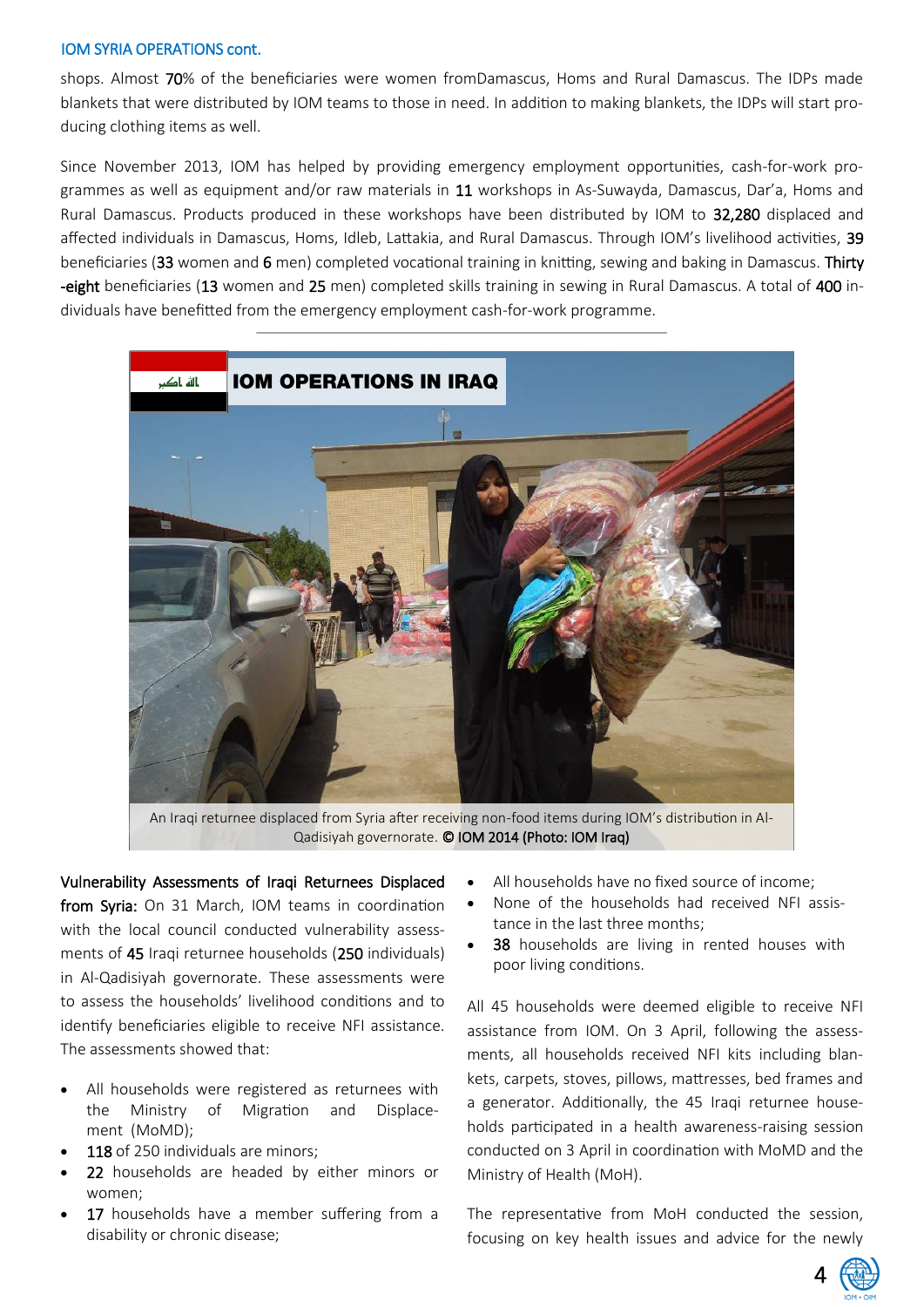#### IOM IRAQ OPERATIONS cont.

returned households. Of particular focus were women's and children's health issues, especially the importance of check-ups and vaccines.

To date 105,469 Syrian refugees and Iraqi returnees have benefitted from IOM's NFI assistance.

Transportation Assistance to Syrian Refugees: In coordination with the Department of Education, camp management, UNICEF, and UNHCR, support for the education sector through transportation assistance is on-going. As of 8 April, 43 students (aged 15-18 years old) are being transported daily from their homes in Waar City, Duhok to schools in Domiz and back home. Currently, 743 students aged 6-18 years are benefitting from IOM's education sector support. In total, IOM has contributed to 1,293 Syrian refugee children's access to education in Duhok since January 2014.

Since mid-July 2013, IOM has transported 59,411 Syrian refugees within Iraq.

#### *Mahmoud's story*

*Mahmoud is a 27 year-old man who was born blind, into a low-income family in Iraq. In 2010 he emigrated to Syria in search of healthcare and a better life. For a while, Mahmoud received assistance with living expenses and medical care in Syria from UNHCR, however, as the violence in Syria escalated, Mahmoud felt that his life was in increasing*  danger and that it was no longer feasible to remain in the country given his disability. With the help of a friend, *Mahmoud was able to return to Iraq. He moved back to live with his mother, who was living in Hay Al-Sadir, in Al-Qadisiyah governorate. Mahmoud must now cope with issues such as poverty and psychological trauma, in addition to his disability. Mahmoud and his mother received non-food item assistance in addition to health assistance facilitated by IOM on 3 April, and he hopes that support from IOM will continue in the future.*



### **IOM OPERATIONS IN JORDAN**

Emergency Transportation of Refugees: During the reporting period, 5,449 Syrian refugees (2,865 females, 2,584 males including 2,996 children) were transported from the Rabaa' al Sarhan Screening Centre to Za'atri camp. As IOM teams continue to medically screen all arrivals to Za'atri camp, they reported that 106 individuals were identified with medical conditions requiring immediate referral for treatment.

Since transport operations began in July 2012, IOM has transported 414,024 Syrian refugees from border areas to camps. All refugees receive refreshments, hygiene kits, and shoes upon arrival at the IOM reception centre in Za'atri camp.

Immunization of New Arrivals: During the reporting period, IOM immunized 2,518 newly arrived Syrian refugees (new-born to 5-year-olds) against Polio and 2,318 refugees (6 months to 15 years) against Measles. 1,131 children (6-month to 5-year-olds) received Vitamin A supplements. Since March 2013, 153,797 Syrian refugees

have been immunized against Polio and Measles in Za'atri camp.

Tuberculosis (TB) Screening and Awareness-Raising Activities: During the reporting period, 5,576 Syrian refugees were screened and four new cases were identified. Since March 2012, IOM has confirmed 113 suspected cases and is providing directly observed therapy (DOT) and followup for 41 of these cases; 69 cases have completed their treatment successfully. IOM provides screening for suspected cases, DOT, and awareness-raising through a medical team consisting of six doctors and nurses, and 25 community health workers who work in the camps and urban communities.

Since March 2012, 287,792 beneficiaries have participated in TB information and awareness-raising sessions. IOM continues to work with partners and the Ministry of Health to screen for and treat active cases of TB. Since March 2012, IOM has screened 388,833 Syrian refugees.

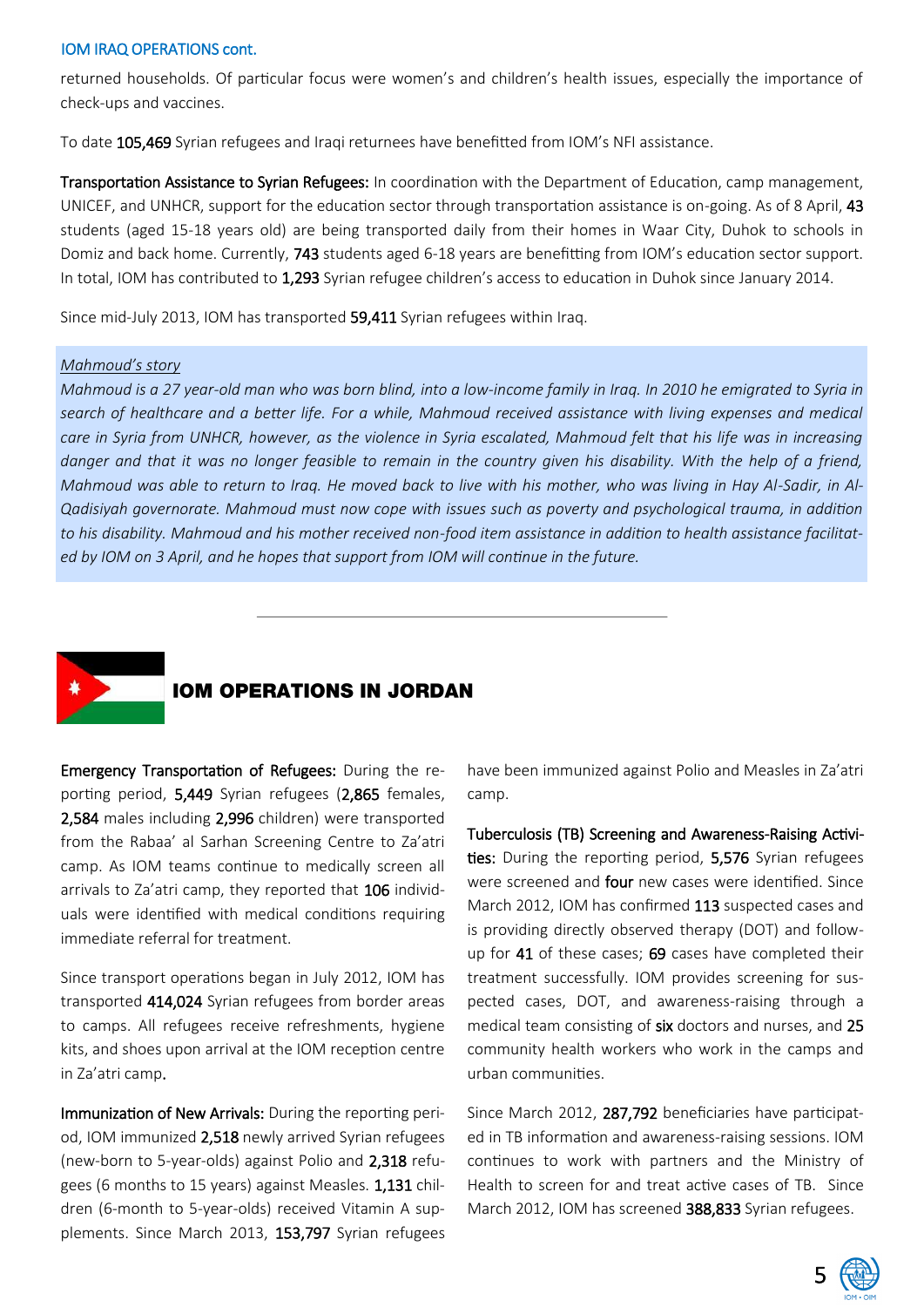

A Lebanese returnee living in Nabatieh, South Lebanon, receives sewing equipment to help her establish a small tailoring business as part of IOM's livelihoods support. © IOM 2014 (Photo: IOM Lebanon)

Mental Health and Psychosocial Support (MHPSS): From 1 to 14 April, 736 Syrian and Lebanese individuals received psychosocial support provided by expert staff. In the Bekaa, 276 beneficiaries were reached at the Dari Centre in Baalbek and through a mobile team working in Majdel Anjar. In the South, a mobile team reached 460 beneficiaries in informal and collective shelters in Sarafand and at a school in Najjariye. Overall, 178 women, five men, 49 adolescents and 504 children participated in recreational, educational, and artistic mediation activities, physical activities, awareness-raising sessions, family support groups, focus group sessions and individual counselling sessions. Individual counselling sessions were given to 19 women, two men, and 16 children with specific psychosocial support needs.

The third and fourth modules of the course on 'Psychosocial Support and Dialogue' offered by IOM and the Lebanese University (LU) were delivered from 4 to 6 April. The modules covered IASC guidelines on MHPSS in emergencies and an overview of counselling methods and psychosocial first aid. The course, which began last month, is being taught to 29 participants from Syria and six from Lebanon – all of them local practitioners in the field of psychosocial support.

Primary Health Care Assistance for Syrian Refugees, Lebanese Returnees and Lebanese Host Communities: IOM continues to support three Primary Health Care centres (PHCs) in Tyre, Nabatieh and Marwanieh in South Lebanon, by providing subsidized consultations, free acute and chronic medications and reimbursing medical and administrative staff for additional working hours. From 29 March to 13 April, 892 Syrians (565 females and 327 males) and 81 Lebanese (51 females and 30 males) received primary healthcare consultations at the centres. Antenatal care visits were conducted for 128 women, while 32 children received vaccinations.

Since December 2013, 5,295 consultations have been provided to Syrian refugees and 492 to Lebanese host community members/returnees. In addition, an IOM community health team has reached 2,370 households in the area, informing them of the services available. During the reporting period, the same team offered health awareness sessions to 89 participants at the PHCs. Topics addressed included measles, acute respiratory distress syndrome (ARDS), tuberculosis, immunization, leishmaniasis, first aid and family planning.

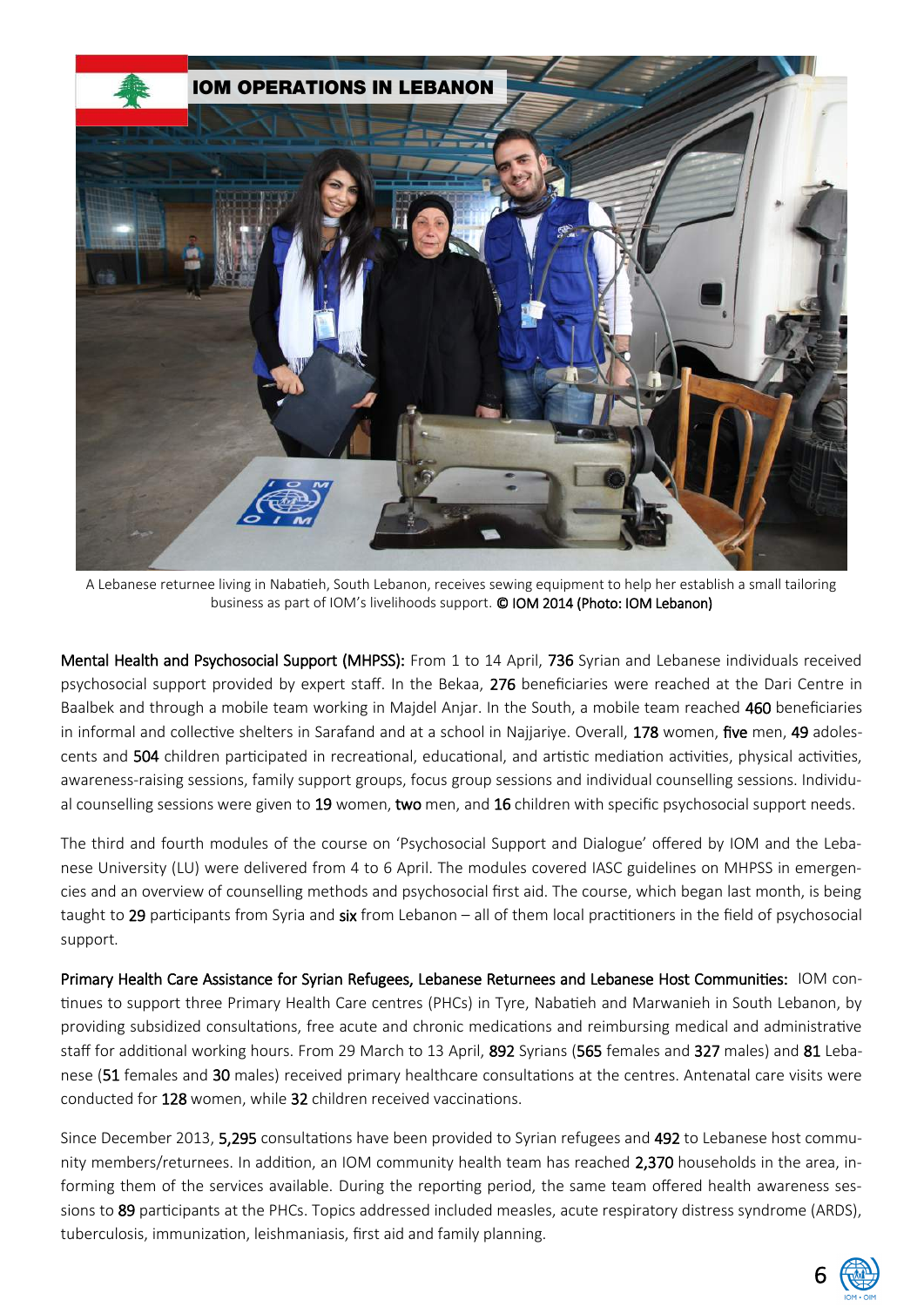#### IOM LEBANON OPERATIONS cont.

Livelihoods support for Lebanese Returnees: IOM is providing livelihoods support to 90 Lebanese returnee households (70 in the Bekaa and 20 in the South), through business counselling and an in-kind grant worth USD 1,500. The beneficiaries are vulnerable Lebanese families who left their homes in Syria as a result of the conflict; they were selected through individual assessments by IOM. During the reporting period, items were distributed to households in South Lebanon, including equipment that will help them establish small businesses such as barbershops, food stalls and tailoring services. Distributions will be completed in the South and Bekaa in the coming weeks.

Transit Assistance to Stranded Migrants and Refugees Accepted for Resettlement from Syria: During the reporting period, IOM provided assistance to one Syrian and 43 Iraqi refugees, who were accepted for resettlement via transit through Lebanon. They included 24 female and 20 male passengers (six of whom were children), and travelled onward to final destinations in Australia and Canada. Since February 2013, IOM has assisted 6,470 refugees and 1,210 stranded migrants to transit through Lebanon.

Shelter Assistance to Vulnerable Syrian Refugee and Lebanese Returnee Households: During the reporting period, rental subsidies were distributed to nine Syrian refugee households in Beirut and Khaldeh (Mt. Lebanon). To date, 1,417 Syrian refugee and Lebanese returnee households have benefitted from IOM's rental subsidy assistance.



Transportation of school children in Urfa province is on-going. IOM is supporting 778 students living outside of camps to reach school. © IOM 2014 (Photo: IOM Turkey)

Distribution of NFI Kits to Out-of-Camp Populations: Between 1 and 14 April, IOM distributed 286 packages of diapers to 110 Syrian households in 28 locations in Hatay province and rural areas including Özkızılkaya, Muratpaşa, and Çiloğlan. The need for diapers was identified during the post-monitoring distribution undertaken by IOM in Kirikhan province. Additionally, during the reporting period, IOM distributed blankets, pillows, carpets and mattresses to 11 Syrian households (67 individuals) in Hatay province, and visited 206 households in Hassa area in Hatay to identify their NFI needs.

Transportation Services for Residents of Adiyaman Camp: During the reporting period, IOM and partners assisted 1,158 Syrian nationals with transportation services from Adiyaman camp to medical facilities and social service centres. A total of 27,843 beneficiaries have been assisted with transportation services since the project began on 1 July 2013.